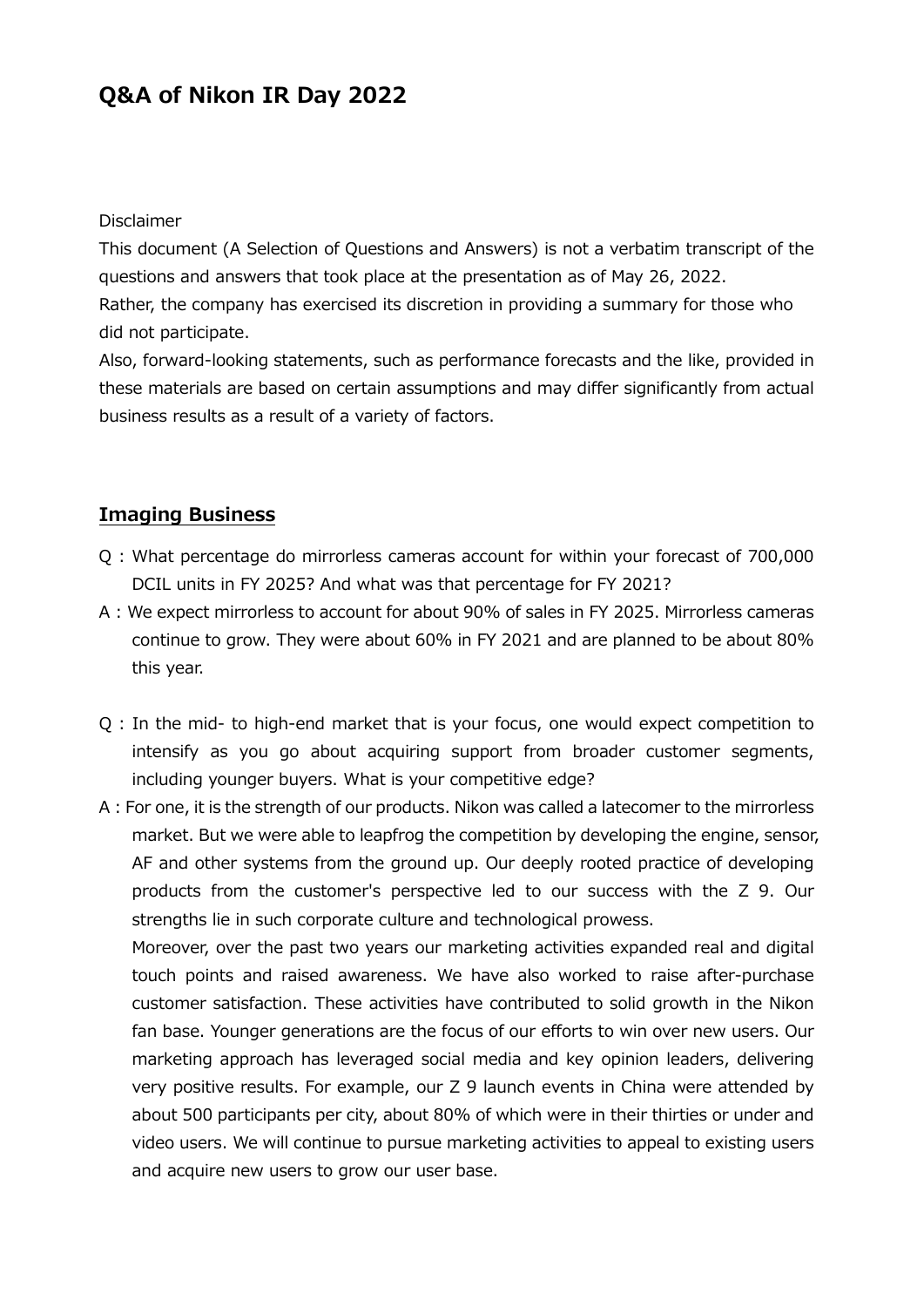- Q : It appears your plan for volume share in the market for pro/hobbyists is to reach about 23% in FY 2025, a 5-percentage point increase from FY 2021. What is the probability of reaching that target, given the focus your peers have also placed on pro/hobbyists?
- A : We had already achieved a solid share in the DSLR market, so we believe there is plenty of room to increase share. This year our plan is that about 90% of DCIL will be midto high-end models as we add to the success of the Z 9 and Z fc launched last fiscal year with new mid- to high-end models this fiscal year, too. We also aim to expand our lens lineup from around 30 today to more than 50 in 2025. Given the variety of filming scenes and workflow needs for pro/hobbyists, we aim to deliver lenses that meet those needs and gain share by achieving synergies between the camera body and lens.
- Q : In the past, you had stated your ambition to become No.1 in full-size mirrorless cameras. Which will you prioritize--profit or volume share?
- A : Share is an important KPI. However, instead of narrowly pursuing a number, we aim to deliver the planned products and quantities, and have our value proposition understood and our products bought by our customers. As a result, we end up prioritizing earnings.
- Q : Looking forward, you are not expecting much revenue growth. Yet you aim to grow your lineup to 50 or more lenses. What do you think of your R&D spend moving forward?
- A : We recognize the need for an appropriate level of R&D expenditures moving forward. To be competitive in the market, investments in R&D need to me made to develop differentiated technologies. We plan for R&D expenditures to remain mostly flat out to FY 2025. Note that R&D expenditures related to growth-driver imaging contents will be booked as expenses related to investments in growth under the companywide P/L.
- Q : Demand for video is growing, but there are also many other products that can take video, such as video cameras and action cameras. Please tell us about the positioning of DCIL in the video market and the benefits of DCIL.
- A : (In particular, full-size) DCIL are equipped with large sensors and are capable of a great deal of expression. Traditionally, mainstream video cameras had small sensors and relatively pan focus. Recently, however, the expansion of platforms like social media has spurred greater demand to take more emotional and distinctive video. We believe these customers need large-size sensors and a broad selection of lenses.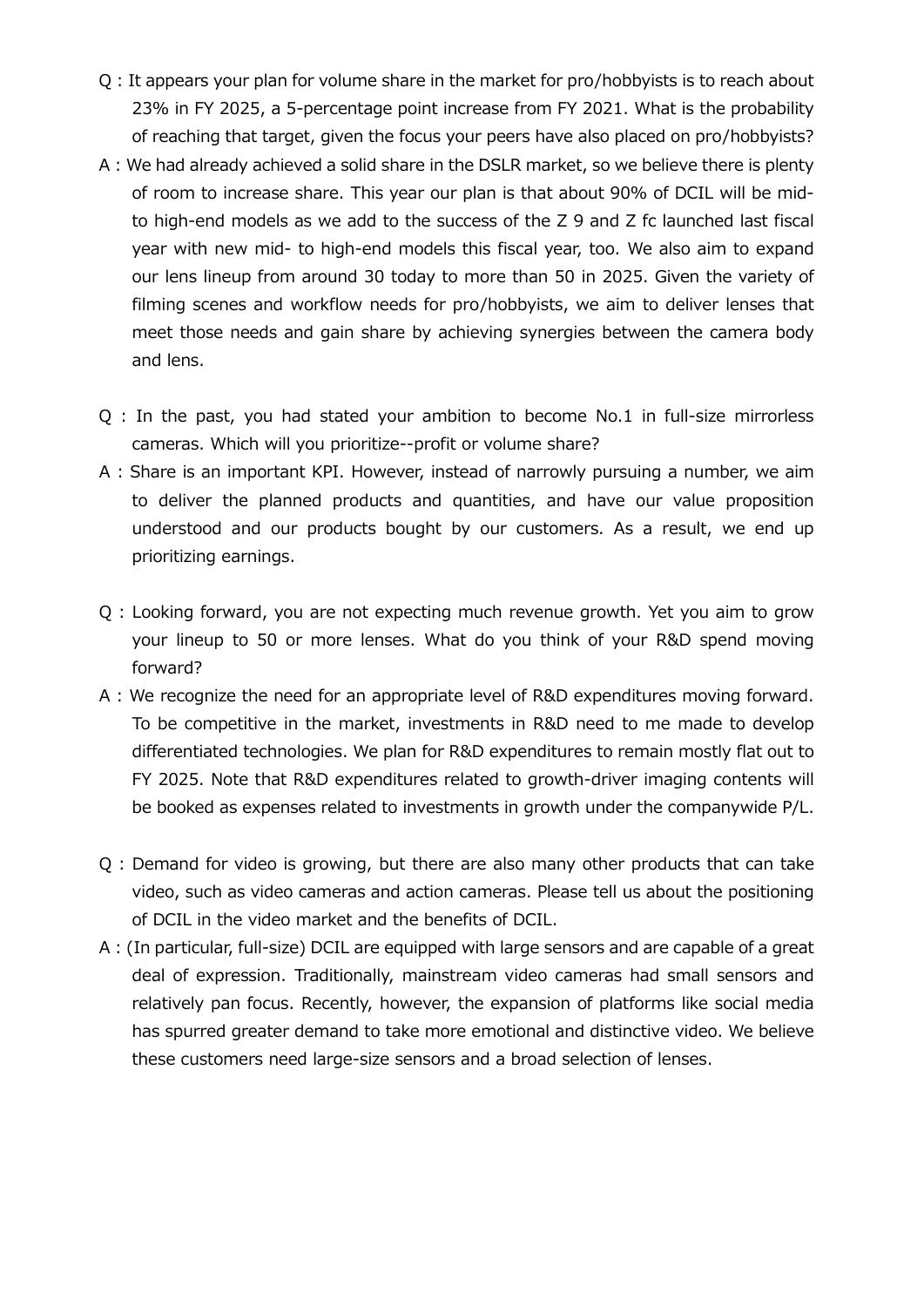- Q : Amid your focus on pro/hobbyists, what percentage do pro/hobbyists each comprise and how will that change moving forward?
- A : We do not have accurate percentages splitting pro/hobbyists but understand hobbyists to account for the overwhelming majority. Note that we position users who upload images as work product as creators, not as professionals. Our strategy is to solidly support professionals and use that influence to expand our reach into hobbyists, as well.
- Q : What has changed since Mr. Ikegami has taken over as General Manager of the business unit in terms of strategic priorities and operations?
- A : As far as the organization is concerned, completing the restructuring was the top priority. So, a structure that could execute on that priority was built out. At the same time, the organization was made to be as flat as possible to better allow for direct delivery of instructions and close communication. Moreover, communication with the upper ranks of management was implemented to pursue business operations based on consensus with management. These were the biggest changes.
- Q : Please provide your direction on what type of sales channels will be used to target your primary focus on pro/hobbyists.
- A : Our channel strategy is not to put our products on a shelf and sell in mass quantities. We aim to sell primarily through channels that possess expertise. This shift began two years ago. Currently, direct sales as a percentage of the total are rising, partially because of COVID-19. We consider this an important direct touch point with the customer and plan to strengthen it moving forward.

# **Precision Equipment Business**

### **(FPD Lithography Business)**

- Q : You say that volumes in FPD lithography systems remain stable at a certain level, but will it be based on supporting customers' additional or renewal investments and the shift to higher resolution? Or do you mean that volumes are remaining steady based on demand driven by new technologies?
- A : We expect construction of new, large-scale plants to decline while we secure a certain level of volumes from the replacement of existing equipment and the shift to higher precision.
- Q : Would an increase in investment into LTPO (low-temperature polycrystalline oxide), backplane technology for OLED displays, be a positive for Nikon to the extent it leads to new demand?
- A : Our FPD lithography systems strengths lie in their high resolution, and we consider advances toward new technologies to be a positive for us.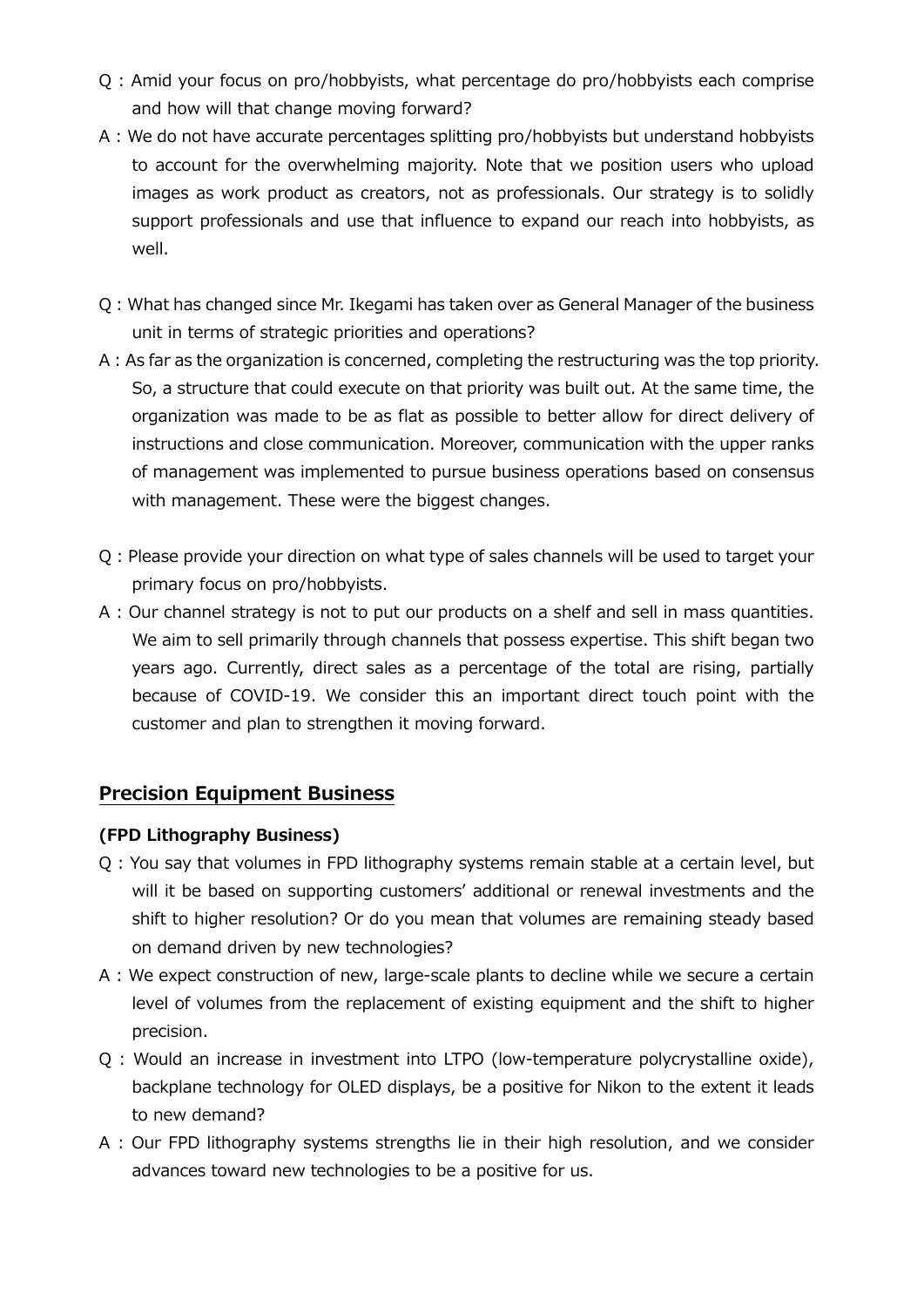#### **(Semiconductor Lithography Business)**

- Q : What market share for semiconductor lithography systems does your Medium-Term Management Plan assume?
- A : Presently, competition in i-line and KrF lithography systems is fierce, and Nikon has a low share. However, we aim to grow share to a certain extent based on the assumption demand will grow moving forward. Furthermore, we plan to grow our nearly 50% share in ArF Dry lithography systems further and also gradually grow share in ArF immersion lithography systems to achieve the volumes planned for FY 2025.
- Q : I believe your forecasts do not include any investment in a new plant by your core customer, but momentum for such an investment appears to be gathering with talk of government subsidies. Is there any upside potential to your outlook?
- A : We are not aware of details related to any additional investment from our core customer, but we hope to receive additional orders for ArF Dry and ArF immersion lithography systems.
- Q : What are your sales forecasts for ArF Dry and ArF immersion lithography systems for customers other than your core customer in FY 2025?
- A : We have received orders from multiple customers for a broad range of applications. In FY 2025, we plan to more than double sales volumes of ArF Dry and ArF immersion lithography systems to customers other than our core customer, compared to average sales volumes from FY 2019 through FY 2021.
- Q : Is there a geographical concentration of orders from customers other than your core customer?
- A : We are receiving orders from China, Taiwan and Japan.
- Q : Does that mean you are receiving orders, not inquiries, from customers in China, Taiwan and Japan?
- A : We have received orders for a certain number of volumes in this year and next from multiple customers.
- Q : As part of the restructuring you have implemented since 2016, your policy was to minimize inventory risk of ArF immersion lithography systems. In the process of acquiring new customers, this risk may emerge again. How do you plan to control that risk?
- A : Based on the order's degree of certainty, we will manage so as to shrink turnaround times to avoid accumulating inventory to the extent possible and minimize risk.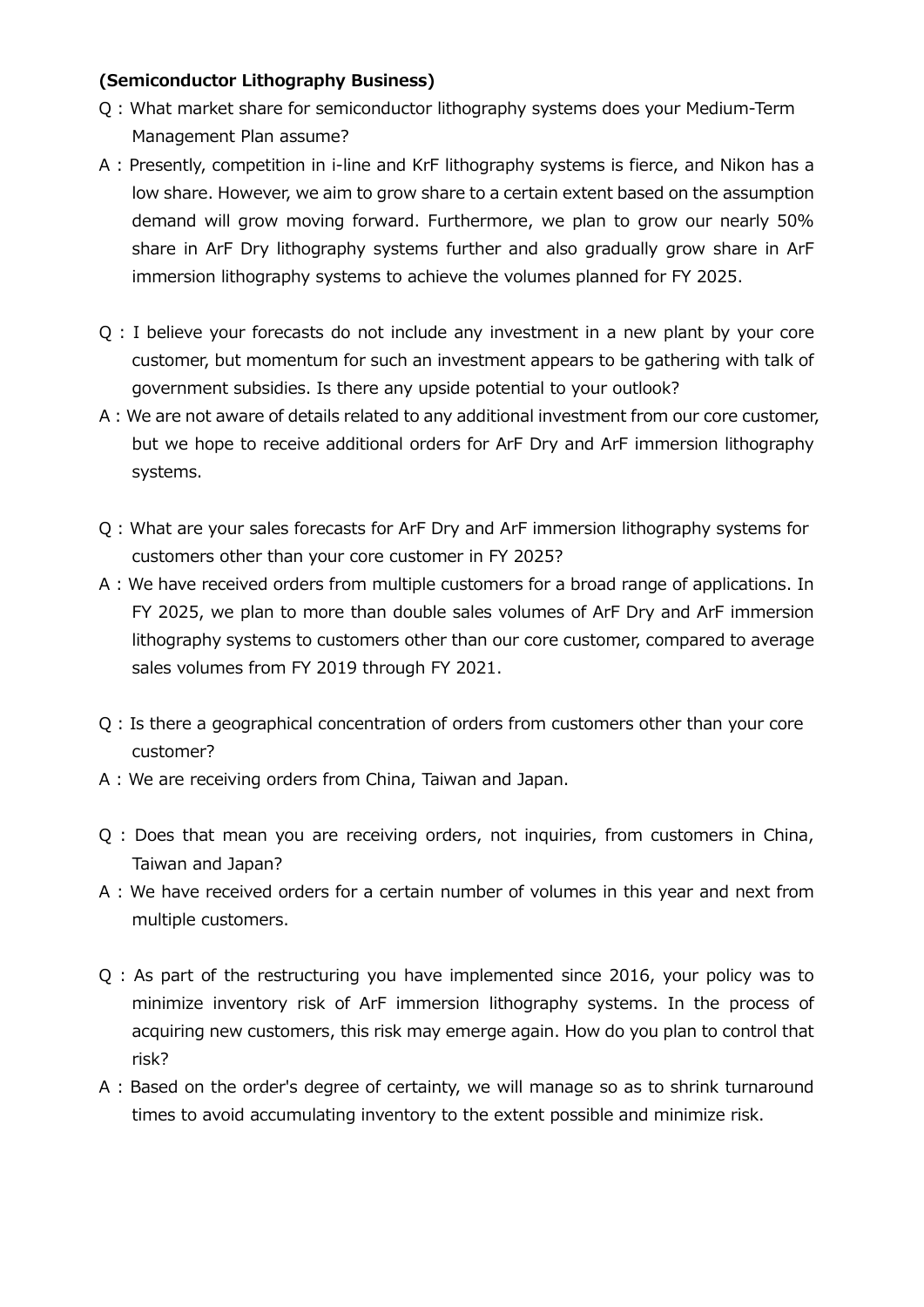- Q : What is behind the recent increase in orders?
- A : ArF Dry lithography systems have been stable. The fact that we have won the customer' s trust is a major factor. For ArF immersion lithography systems, we attribute it to our customer's evaluation of the strengths of our equipment. Moreover, we believe our efforts since around 2020 to become closer to customers other than our core customer, understand their needs and pursue discussions has begun to bear fruit.
- Q : 3D-NAND is an area of strength for the competition, but do you have an edge here? Would the further advance of layering become an inflection point that highlights the competitive edge of Nikon's products?
- A : As the layer count goes beyond 100 layers, wafer warping becomes exacerbated. We have seen results toward solidly improving precision with our high-performance alignment station iAS (inline Alignment Station). The extent of wafer warping depends on the number of layers and the manufacturing

method. Our equipment is currently under evaluation by multiple 3D-NAND makers, including whether switching to ours would present an advantage.

- Q : What is your production capacity for ArF Dry and ArF immersion lithography systems?
- A : In the past, we had said our production capacity was about 30-40 systems a year. Now, however, we have begun production of a variety of optical lenses in the Components Business, which is a related to the semiconductor business. Considering these activities, our production capacity for lithography systems may be less than 30-40 systems now. We have been debating internally how best to add production capacity.
- Q : At the Q3 earnings presentation in February 2022 you had indicated you had enough production capacity. What, if anything, has changed in these three months?
- A : An increased likelihood of winning orders from customers other than our core customer, a rise in demand in the Components Business for optical components that only Nikon can supply, and our plan for the new i-line model have resulted in the possibility that current production capacity may not be enough to keep up with all these demand factors.
- Q : You have stated you plan to introduce a new i-line lithography system product. Can we also expect i-line lithography systems to grow moving forward?
- A : The i-line lithography system that we unveiled is based on the i11D system, which initially shipped in 1994. We plan to develop a system that delivers superb cost performance for our customers and release the product in the first half of 2024. It is based on an existing system; therefore, it is relatively easy to expand production capacity. So, we will deliver the volumes required depending on demand.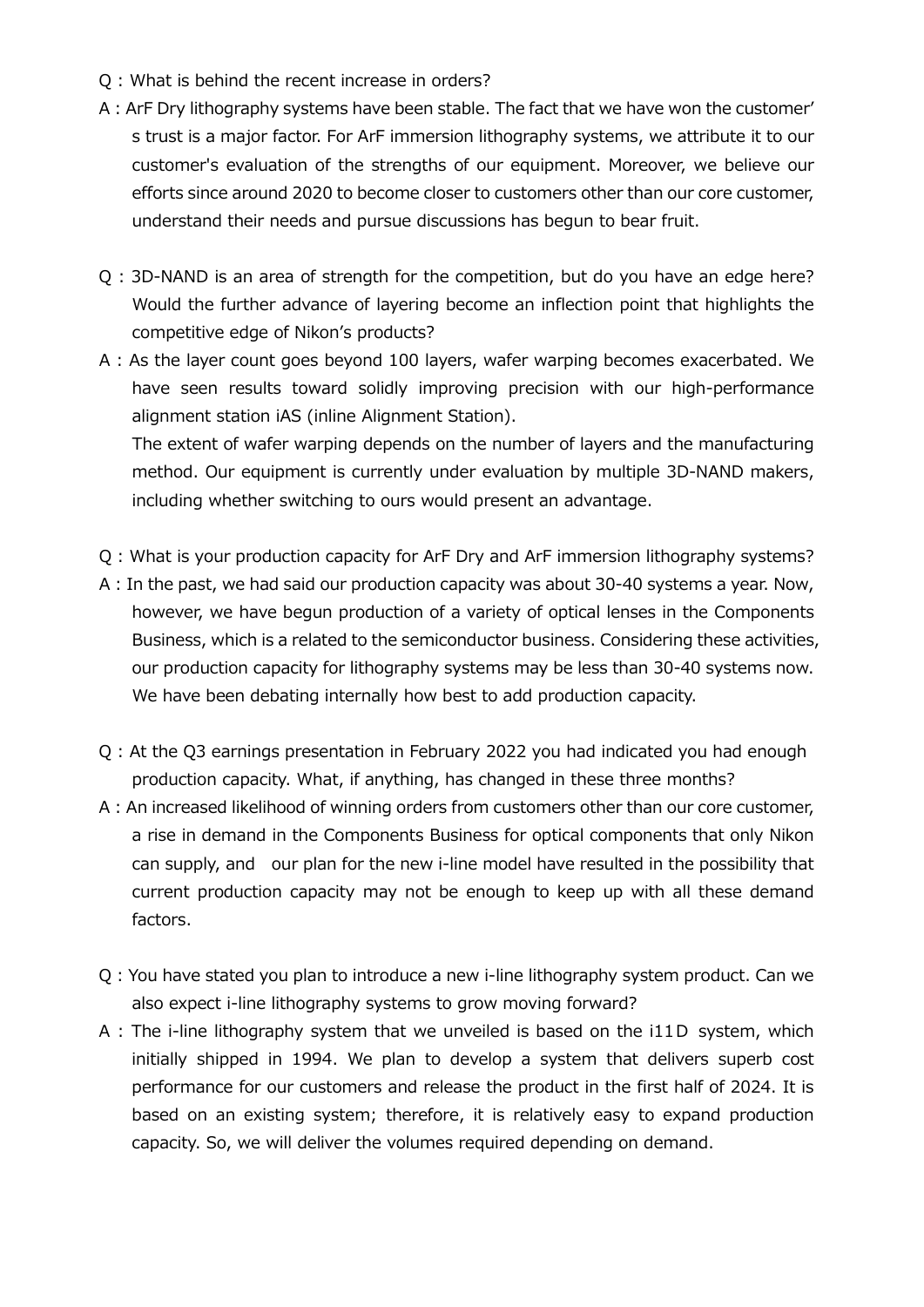- Q : Digital scanners possess great potential, and the environment has also been put in place. What is your outlook?
- A : They are currently in development. We are studying having customers evaluate prototypes upon request. Although unlikely to contribute to revenues in FY 2025, we plan to move forward with the expectation of a limited contribution around 2030.

# **Healthcare Business**

- Q : Tell us about the market for retinal diagnostic imaging systems.
- A : There are two markets. One, ophthalmologists. And two, optometrists, where there are large markets in the US, UK, and Australia. The optometrist is like a family doctor for the eyes. In the US and elsewhere, patients typically first get screened by an optometrist, then get treated by an ophthalmologist if advanced ophthalmological care such as surgery is required. Moving forward, as populations age globally and as younger patients are expected to experience more ophthalmological ailments, the optometrist market is expected to grow. The ophthalmologist market is also expected to grow to a certain extent with growth in the number of patients.
- Q : Please tell us about historical business performance at Optos, your retinal diagnostic imaging systems subsidiary.
- A : Since acquiring Optos in 2015, it has achieved market-beating sales growth and profit.
- Q : What growth rate do you expect from your subsidiary Optos' retinal diagnostic imaging systems looking out to 2025?
- A : The overall market for ophthalmic diagnostic systems has been growing at an annual rate of about 4%, but presently Optos is aiming for about 6% to 8% growth. Optos' wide angle retinal diagnostic imaging systems are regarded highly for their contribution to early discovery of disease. In some Asian regions, Optos products enjoy an advantage because its wide-angle retinal cameras receive higher insurance reimbursement that general retinal cameras because early confirmation of disease through eye examinations can help contain medical costs.
- Q : Given the royalty payments to Lonza for Contract Cell Manufacturing, what kind of sales are needed to become profitable?
- A : The business narrowly turned profitable last fiscal year. Moving forward, we aim to bring a number of projects into mass production, grow sales and increase operating profit.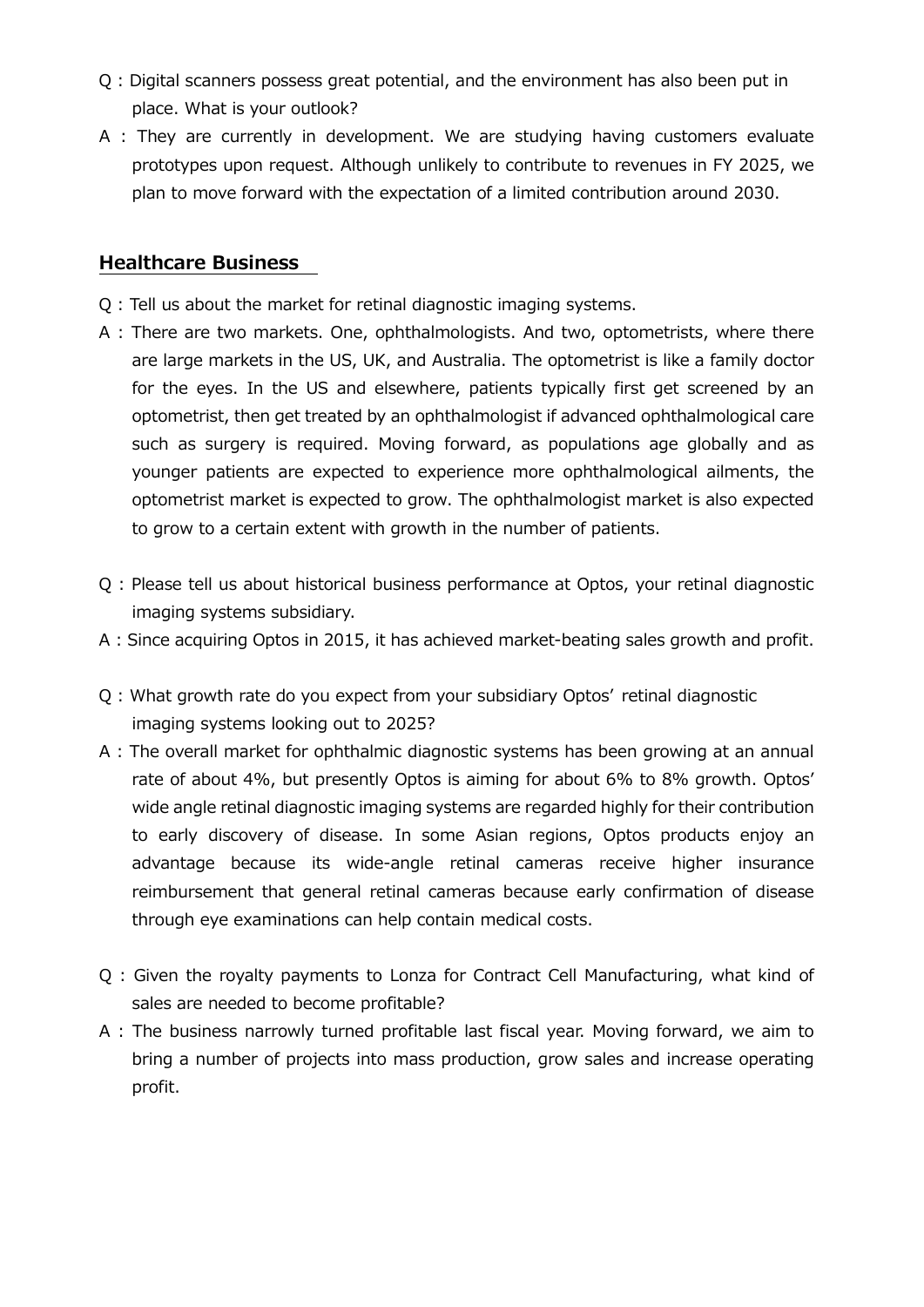## **Components and Digital Manufacturing**

(Components Business and Industrial Metrology and Others)

- Q : Can you provide a breakout of operating profit in the Components Business for FY 2025?
- A : Presently EUV related components account for a significant proportion of profit contribution. Moving forward, however, we expect to see sales growth in optical parts including optical components and consumables to semiconductor related customers and other industries, encoders used in industrial robot joints and photomask substrate for FPD. By FY 2025, these other products should contribute more profit, and EUV related components should account for a smaller proportion of total operating profit.
- Q : Please share your mid- to long-term projections for the EUV related components business.
- A : We expect growth in shipment volumes of EUV lithography systems to continue. As such, we also expect strong growth in our EUV related components, which are used in EUV related inspection systems. As for operating margin, we have adopted a model geared to quickly recover our investment. As such, the margin is high initially, then settles down as mass production progresses. Meanwhile, operating profit as an amount should continue to grow out to FY 2025.
- Q : In going from ¥38.0B to ¥70.0B in sales in the Digital Manufacturing Business, please describe the level of sales contributions this year and in the final year of the Medium-Term Management Plan from Laser Radar, X-ray and CT inspection systems, and CNC Video Measuring Systems from the existing Industrial Metrology Business.
- A : We expect Industrial Metrology overall to contribute about ¥60.0B of the total ¥70.0B in revenues forecast in FY 2025. We do not disclose figures broken out by the three product lines in your question. Presently, sales of industrial microscopes and video measuring systems comprise the base of revenues. Moving forward, we plan to grow by incorporating the three products into customer production lines as in-line measurement solutions to enhance efficiency.
- Q : What kind of business opportunity would exist for CNC Video Measuring Systems if new demand emerged, such as for chiplets in semiconductor backend processes?
- A : We are receiving inquiries related to chiplets (technology to create processors by combining different types of semiconductors primarily in 3D direction) but are not in a position to ascertain future business volumes. CNC Video Measuring Systems are used in packaging inspections on semiconductor backend processes, and we continue to expect opportunities to grow this business, as we have received inquiries from advanced packaging companies.